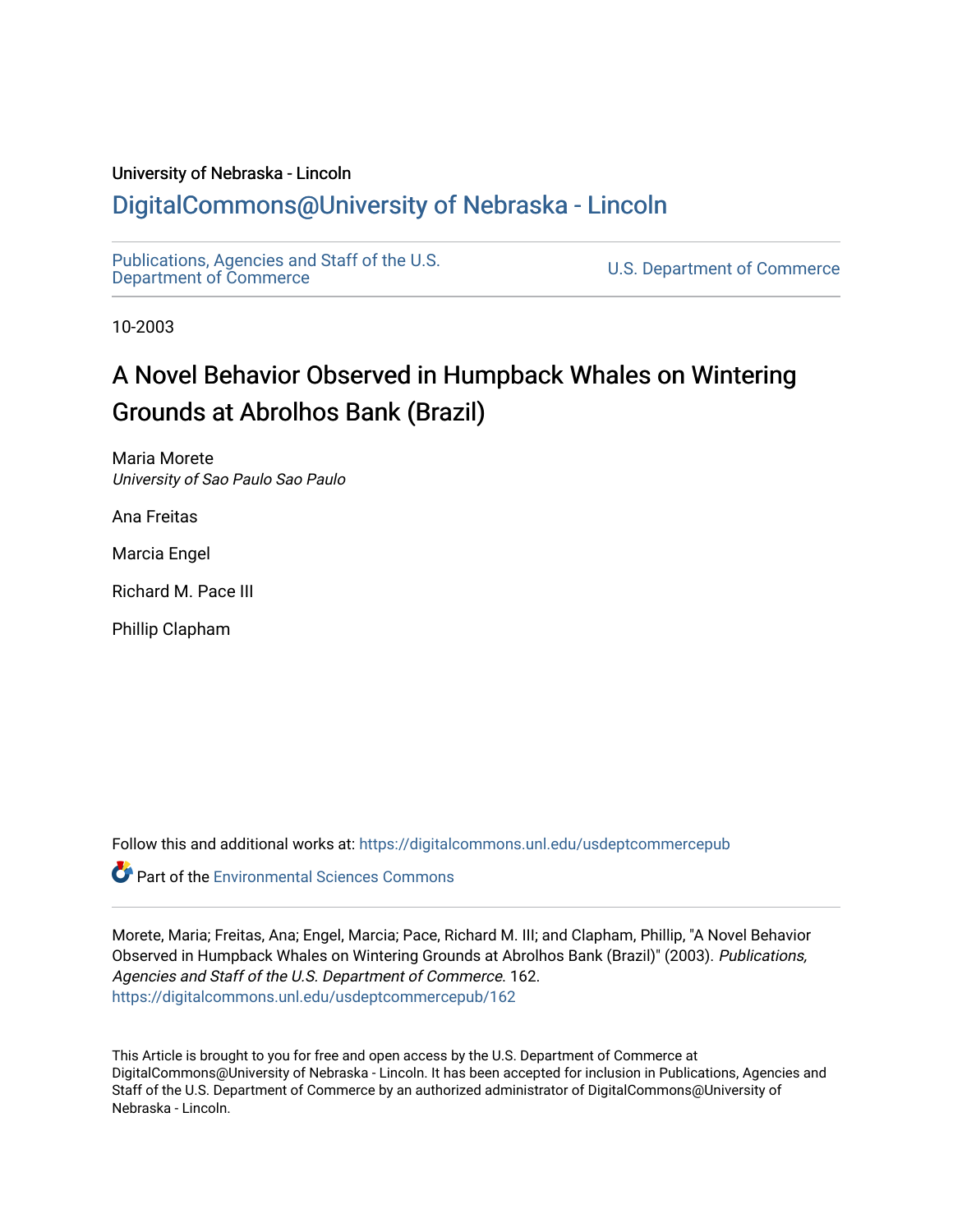This article is a U.S. government work, and is not subject to copyright in the United States.

# A NOVEL BEHAVIOR OBSERVED IN HUMPBACK WHALES ON WINTERING GROUNDS AT ABROLHOS BANK (BRAZIL)

MARIA E. MORETE

Projeto Baleia Jubarte/Instituto Baleia Jubarte/IBAMA. Praia do Kitongo s/n°. Caravelas, BA, Brazil 45900-000 and Department of Ecology, Biology Institute, University of São Paulo *SZo* Paulo, SP, Brazil E-mail: miamorete@terra.com.br

ANA FREITAS

MARCIA H. ENGEL

Projeto Baleia Jubarte/Instituto Baleia Jubarte/IBAMA Praia do Kitongo s/n°. Caravelas, BA, Brazil 45900-000

> RICHARD M. PACE, III PHILLIP J. CLAPHAM

Northeast Fisheries Science Center, *166* Water Street, Woods Hole, Massachusetts *02543,* U.S.A.

## ABSTRACT

We describe a novel behavior, termed "tail-up," observed in humpback whales *(Megaptera novaeangliae)* on wintering grounds on Abrolhos Bank, Brazil. The behavior involves the whale positioned vertically in the water column with its tail in the air. Wirh the exception of calves, tail-up was observed in all social classes, and its frequency increased through the end of the season. Tail-ups were recorded in *144 (5.8%)* of *2,465* groups of whales observed from a shore station, and in 297 *(14.9%)* of *1,996* groups observed from vessel surveys; biases in each method suggest that the true frequency lies between these sources. One hundred and fiftytwo hours of continuous sampling showed that the duration of tail-up events lasted from a few seconds to 12 min and was longest in groups comprised of a single adult. The maximum duration of a recorded period that consistently included tail-up was *10* h; however, some individuals were observed to engage in the behavior at night and for four consecutive days. Tail-up movement speed did not vary by social class; however, it varied according to wind direction and speed. The characteristics of tail-up that we observed showed that it differed from the descriptions of similar behaviors in other cetacean species. The function of tail-up is unknown, but we suggest that it may be a multifunctional behavior.

Key words: *Megaptera novaeangliae,* humpback whale, behavior, breeding ground, Abrolhos Bank, shore station, scan-counts, continuous sampling, theodolite tracking.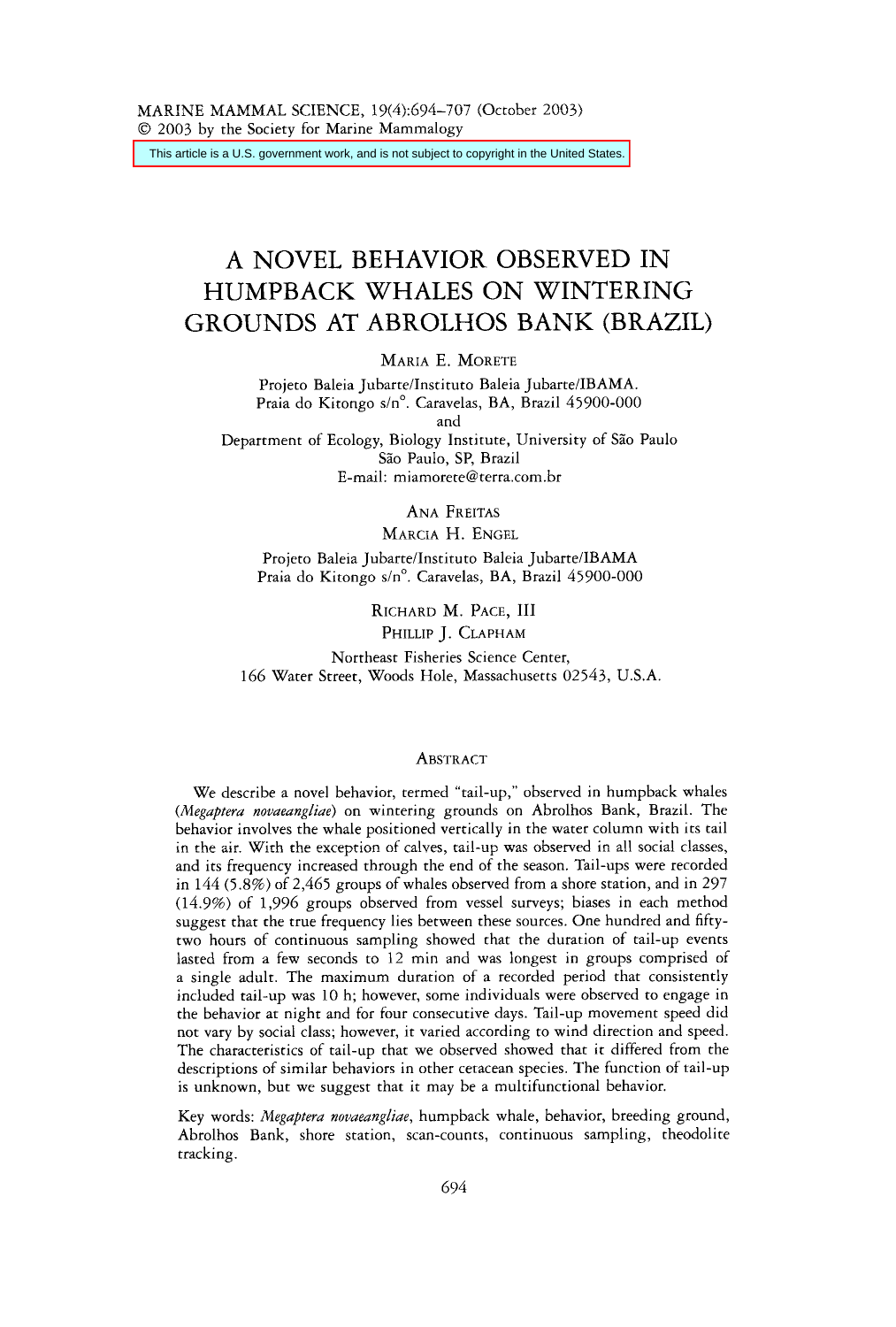The humpback whale's *(Megaptera novaeangliae)* migration is one of the longest of any mammal (Stone *et al.* 1990, Palsbøll *et al.* 1997), and has a major effect on many aspects of the biology and behavior of this mysticete (Clapham 2000). The adaptative significance of this migration remains unclear, and resolution of this question hinges upon clarification of the energetics of this species (Brodie 1975, 1977). In summer humpbacks are found from temperate to coastal zones, generally close to coastlines or in continental shelf waters (CeTAP 1982), where they feed and where little ot no reproduction occurs (Chittleborough 1965, Dawbin 1966). During winter, when mating and calving take place, they are typically observed clustered around insular coasts or on offshore reef systems in the tropics (Dawbin 1966, Balcomb and Nichols 1982, Whitehead and Moore 1982).

Differences in behavior among distinct humpback populations are mainly related to feeding techniques (Weinrich *et ul.* 1992, Hain *et ul.* 1982, Jurasz and Jurasz 1979, D'Vincent *et al.* 1985). Although the behavior of humpback whales during the breeding season has been well studied *(e.g.,* Tyack 1981, Glockner and Venus 1983, Baker and Herman *1984,* Clapham *et al.* 1992), no one has noted the behavior described here. The "tail-up" behavior is observed among humpback whales on Abrolhos Bank, a winter breeding ground off the coast of Brazil (Siciliano 1997, Martins *et ul.* 2001). This behavior involves whales positioned vertically in the water column with their tail and sometimes a portion of the caudal peduncle in the air. It **is** practiced from minutes to days, by both lone and associated whales. Having described this behavior to other researchers, we found others have observed humpbacks performing a similar behavior elsewhere (Madagascar and Comoros Archipelago-southeastern Africa,<sup>1</sup> Colombia,<sup>2</sup> along the east coast of Australia,<sup>3</sup> and Hawaii<sup>4</sup>). Among other cetacean species, Payne (1980) described a behavior termed "sailing" in southern right whales *(Eubabena australis)* off the Valdes Peninsula, Argentina. Right whales were also observed performing the sailing behavior off South Africa<sup>5</sup> and in Abrolhos waters. Würsig and Clark (1993) described a "tailing" behavior in bowhead whales *(Balaenu mysticetus).* Gray whales *(Eschrichtius rohustus)* where observed "tailing" in calving lagoons of Baja California<sup>4</sup> and it has also been seen in an odontocete species *(Grampw griseus)* in the Red Sea. *6*  Except for the sailing behavior observed by Payne (1980) which lasts for a few hours, all observations of this similar behavior were shorter in duration (seconds to a few minutes at a time) and were observed sporadically and at low frequencies when compared to our observations of tail-up behavior in humpback whales.

10460, February 2003.<br><sup>2</sup> Personal communication from Lilián Flórez-González, Fundación Yubarra, Carrera 24F oeste #3-<br>110, Tejares de San Fernando, Cali, Colombia, October 2002.

 $3$  Personal communication from Robert Paterson, P. O. Box 397, Indooroopilly, Queensland 4068, Australia, August 2000.

Personal communication from Libby Eyre, School of Biological Sciences, Macquarie University, NSW 2109, Australia, August 2000.

<sup>&</sup>lt;sup>1</sup> Personal communication from Howard Hosenbaum, Wildlife Conservation Society, Bronx, NY

<sup>&</sup>lt;sup>4</sup> Personal communication from Bernd Würsig, Department of Marine Biology, The Institute of Marine Life Sciences, Texas A&M University at Galveston, 4700 Ave. U, Bldg. *303,* Galveston, TX 77551, January 2001.

Personal communication from Peter Best, Mammal Research Institute, University of Pretoria, Whale Unit, % South African Museum, P. 0. Box 61, Cape Town 8000, Souch Africa, August 2000.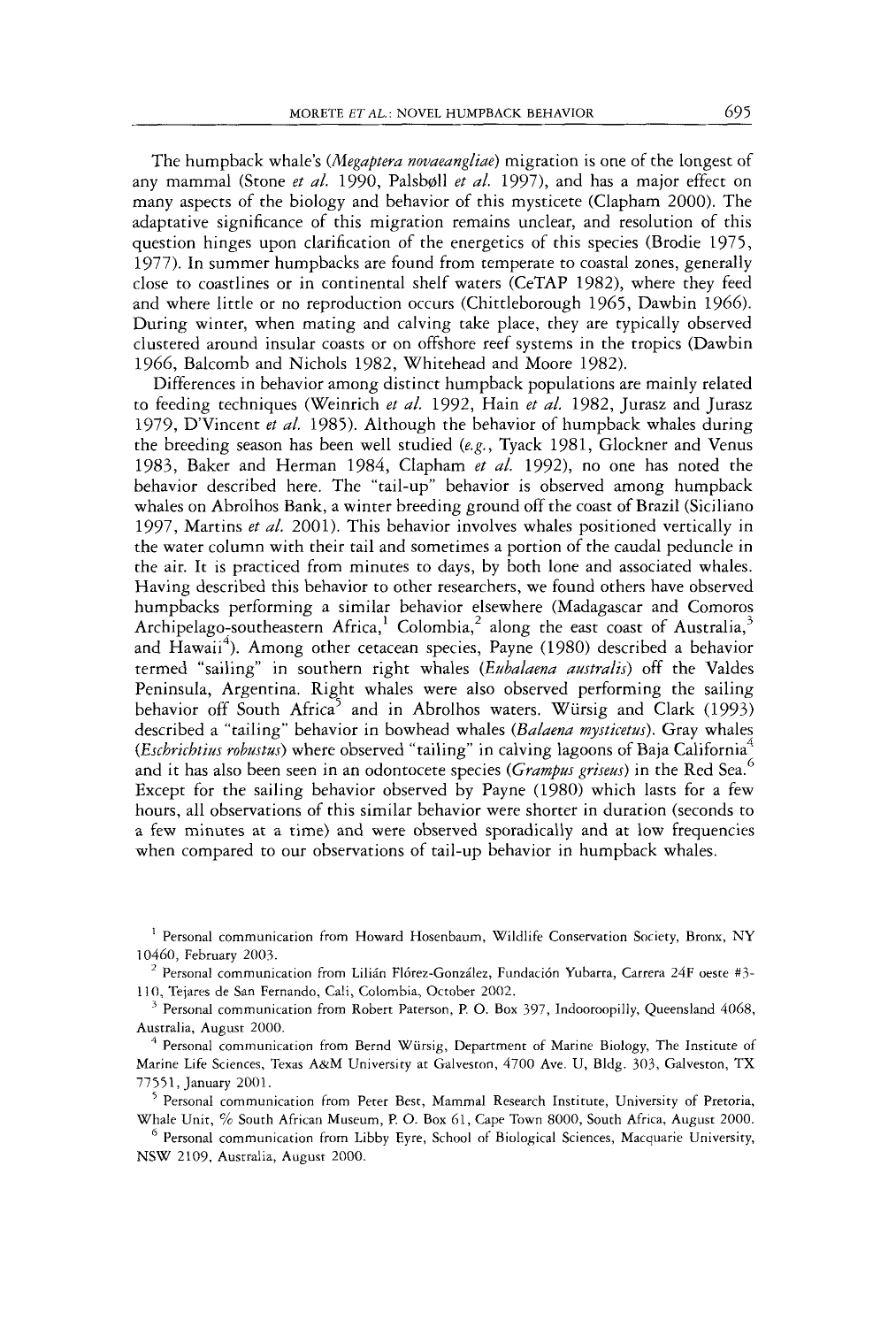#### **METHODS**

Abrolhos Bank (17°20'-18°10'S; 38°35'-39°20'W) is located on an extension of the Brazilian continental shelf, off the southern coast of Bahia State. The Bank is characterized by water that is both warm (winter average temperature  $= 24^{\circ}$ C) and shallow (average depth  $\sim$  20 m), as well as by an extensive coral reef system. These features are typically associated with breeding grounds for humpback whales in other locations (e.g., Whitehead 1981, Whitehead and Moore 1982, Clapham 1996).

# *Field Observations*

Our observations were made during an ongoing long-term study of humpback whales on Abrolhos Bank. This study consisted of annual vessel surveys of the area, and shore-based counts from a station on Santa Barbara Island at Abrolhos Archipelago. From July to November observers spent approximately 80 d collecting photographs, biopsy samples, and underwater observations of humpbacks in the Abrolhos Bank area. Behavior, group composition, and geographic position were recorded. Individuals were photographically identified using variations in the ventral fluke pattern, as well as in the shape, size, and scarring of the dorsal fin (Katona and Whitehead 1981). Vessel observations were made from a 12.2-m wooden boat powered by a 6-cylinder diesel inboard engine. The shore station was located 37.8 m above highest sea level, which permitted scan counts and continuous sampling behavioral observations (Mann 1999). Data from the shore station were collected during the entire field season using a Sokkia DT5 30-power digital theodolite and 7 X 50 binoculars. Each day's observations began with a one-hour scan at sunrise which recorded all humpback whales within a radius of 9 km. Scans recorded data on group size and composition, location, and behavior and care was taken not to double count groups. After the initial one-hour scan, continuous sampling (Mann 1999) was used to collect behavioral data on a whale or an associated group of whales containing a maximum of two adults and one calf, as recommend by Altmann (1974) for reliable continuous data. To reduce measurement errors of the whale's position derived from theodolite tracking (see Würsig *et al.* 1991), the speed of the whale during tail-up events was calculated only for focal groups that were within a 4.5-km radius of the shore station. Sampling continued until the group either moved out of the study area, or until sighting conditions (rain, Beaufort State  $> 5$ , or glare) reduced observation quality. During the 1998 and 1999 seasons, behavioral and theodolite data were recorded on a standard data sheet. In the following seasons, all data were entered in real time on a Macintosh Powerbook computer running a time-synchronized data-collection program, (Cornell "Aardvark," Mills 1996) designed for shore-based whale studies *(e.g.,* Frankel *et al.* 1995, Frankel and Clark 1998). Data from the 1998 and 1999 seasons were also entered into Aardvark. Aardvark analyses were used to estimate whale speed and heading while exhibiting tail-up behavior. Every 30 min during continuous sampling, environmental conditions (wind speed, sea state, tide height, glare) were recorded.

#### *Definitions, Considerations, and Abbreviations*

We defined *a tail-up event* to mean the period during which the whale was engaged in tail-up delimited by periods at the surface to breathe, a *bout* as a series of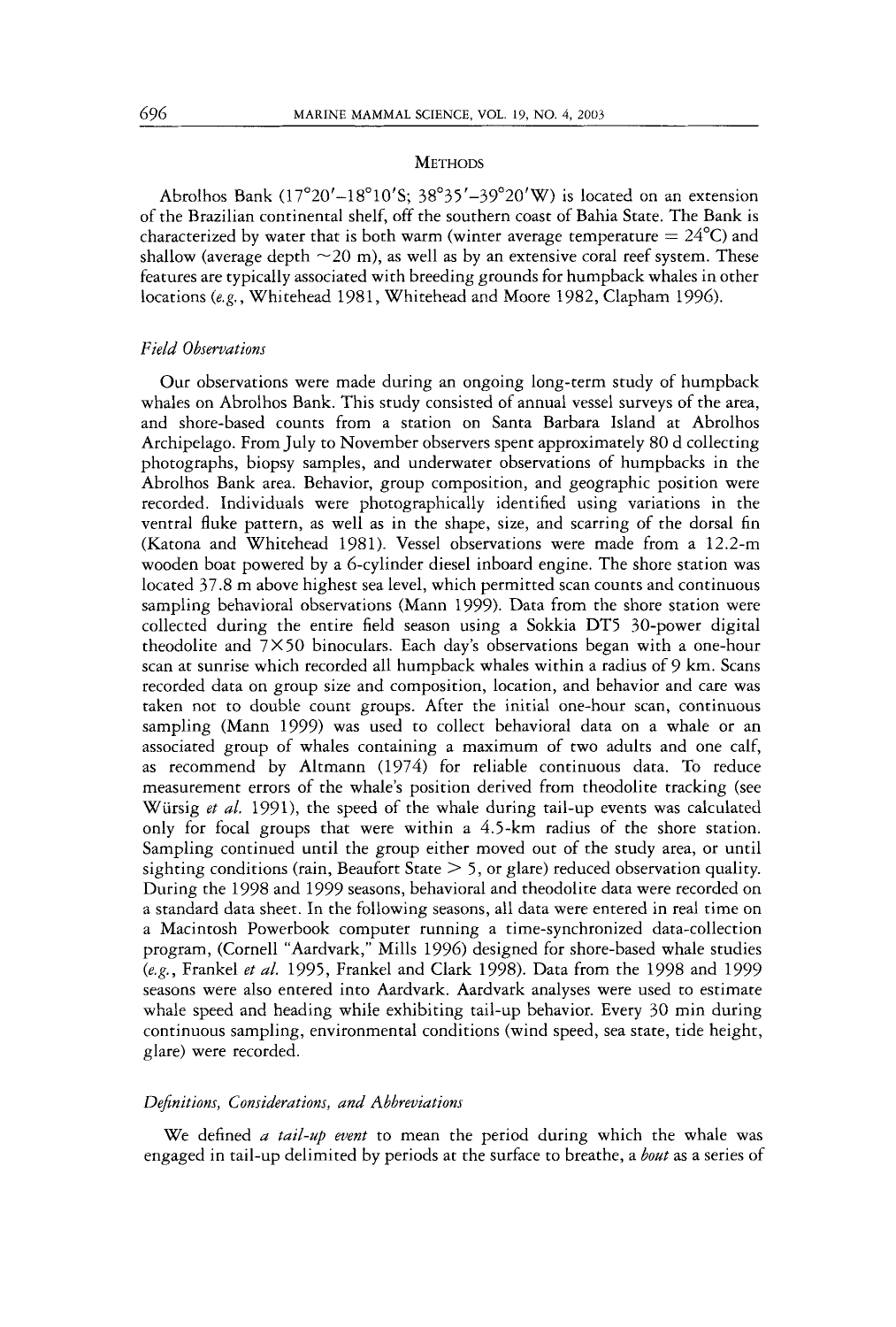events, *resting* as a state in which a whale remained motionless at the surface, *active*  when a whale breached or performed tail and peduncle slashes, and *traveling* when a whale moved, alternating between periods at the surface and submerged. A whale was considered to be a female when a calf was present, or when it was possible to observed the genital area (Glockner 1983). In groups of mother, calf, and escort, the female was considered to be the animal in closer proximity to the calf. As all sexed escorts are male (Clapham 2000) and the fact that singers are always male (Glockner 1983, Baker and Herman 1984), the escorts and singers observed in this study were considered male. An adult is defined as a non-calf of unknown sex.

The movement of the whale while in tail-up was considered to be *up wind* when the wind was blowing  $0^{\circ}-30^{\circ}$  in the opposite direction to the whale heading, *down wind* when the wind was blowing  $140^{\circ}$ -180 $^{\circ}$  in the same direction as the whale heading, or *crosswind* (otherwise).

Group types considered in this study were: LONE, an adult whale alone; DYAD, a group of two adult whales; MOCA, a mother and calf group; MOCE a mother, calf, and one escort group; MOCE+, a mother, calf, and more than one escort group; TRIO, three adult whales together; and TRIO+, four or more whales together.

Social classes were a combination of sex (including unknown) and social group defined as follows: (1) male alone (MLONE), (2) unknown sex alone (ALONE), (3) the female in a mother and calf with escort (FMOCE), *(4)* the female in a mother and calf no escort (FMOCA), (5) an adult of unknown sex together with one other adult (ADYAD), (6) the escort animal in a mother and calf with escort (MMOCE), and (7) female, no calf, together with one other adult (FDYAD).

#### *Shore Buse Scans Observation*

To describe the rate of occurrence of tail-up behavior among groups observed during one-hour scans in the area of 9 km around the shore station, we tallied the number of groups in which at least one tail-up behavior was observed *vs*. all groups observed by month, by year, and group type. We examined these data in a logistic regression.

#### *Continuous Sampling Obsewationj*

To describe patterns in the nature of tail-up behavior, we calculated summary statistics and performed mixed model analyses of continuous sampling data (Littell *et al.* 1996). In particular, we examined the relationship of tail-up event duration to social class and wind speed, while accounting for the fact that duration data represented repeated events by the same focal animal during an observation period. We treated all continuous sampling as independent because we had very incomplete knowledge of repeated sampling of individuals among continuous sampling. We elected to model duration of tail-up bouts in a two-step process. Treating each continuous sampling as a subject, we first found the best covariance structure to describe the repeated tail-up durations (selecting among auto-regressive, compound symmetry, and unstructured). We then selected the best set of fixed predictors among combinations of wind speed, social class, and their interaction (Littell *et a/.*  1996). We selected among porential descriptive models by selecting the most parsimonious model with equivalent Akaike Information Criteria (AIC) values. Estimates are reported  $\pm 1$  SE.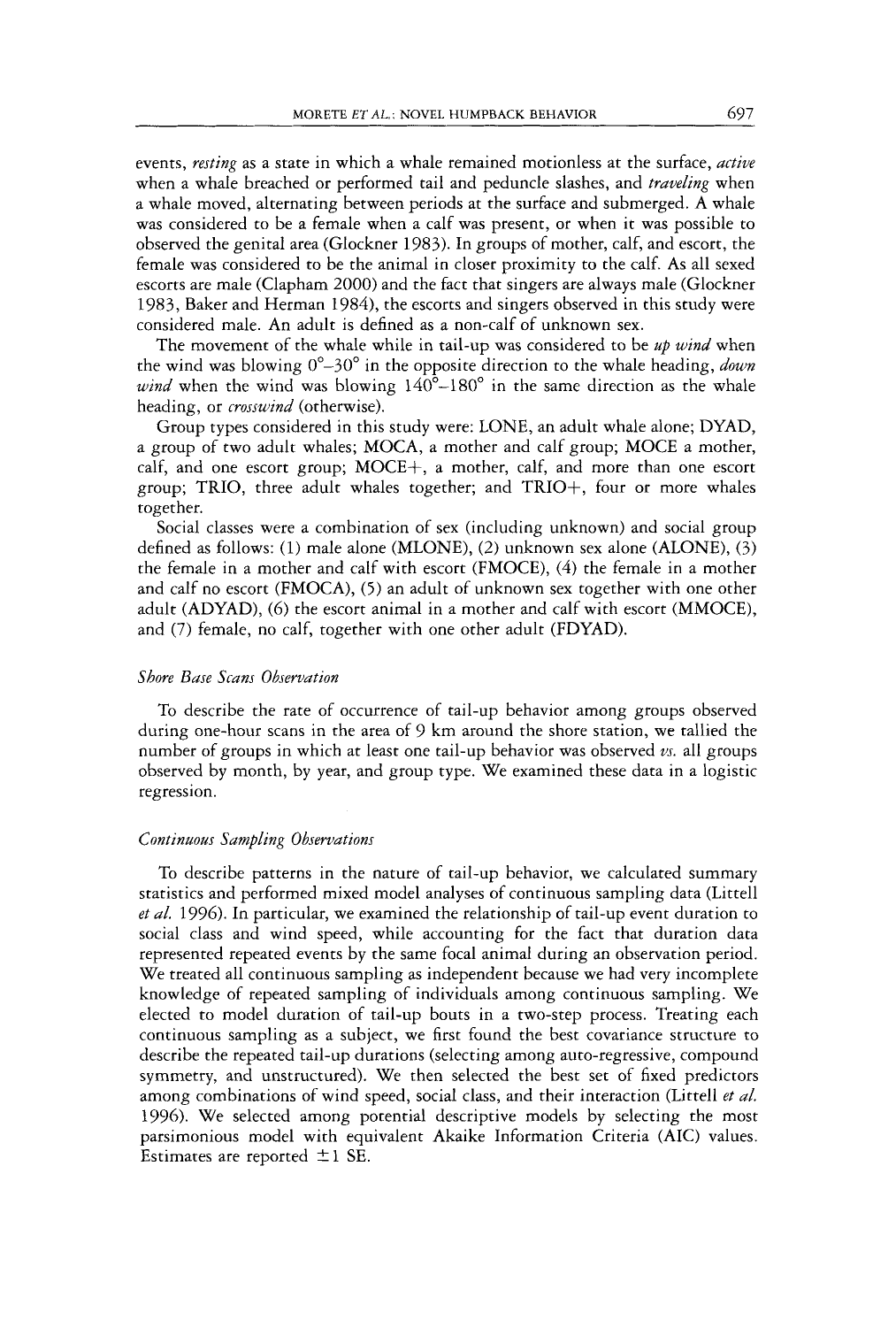

*Figure 1.* Two whales simultaneously and a mother engaged in tail-up behavior on Abrolhos Bank, Brazil.

For those continuous samples from which we were able to get travel direction relative to wind and speed during tail-up events, we tested the effects of social class, wind speed, and wind direction on animal speed in a mixed general linear model similar to the analysis of bout duration.

As a final description of tail-up behavior, we placed it in context with two ocher principal behavioral states (traveling and resting). We calculated the percent time an animal was engaged in each of these behaviors for each focal follow. We tested for differences among social classes in the set of behaviors using a multivariate analysis of variance (MANOVA) and plotted the resulting means in a 3-dimensional behavior space.

#### **RESULTS**

# *Tail-@ General Aspects*

Tail-up behavior has been observed in the Abrolhos area since the beginning of the study in 1989. Humpback whales engaged in tail-up behavior positioned themselves vertically in the water column with the tail and sometimes a portion of the caudal peduncle in the air (Fig. 1). The tail itself was held straight up or was bent backwards with the plane of the flukes almost parallel to the water surface. Within a single bout, whales periodically suspended the behavior to breathe, but resumed the tail-up position afterwards. The length of time for which whales maintained the tail-up position in an event ranged from a few seconds to approximately 12 min. The longest observed duration of a tail-up bout on any one day was 10 h, which was the longest continuous sampling made in Abrolhos. Although we were unable to extend our observations into nighttime, tail-up behavior was observed being performed by a singer whale at night.' In Abrolhos we observed four separate instances in which identified individuals conducted tailup behavior during at least four consecutive days.

In most cases, a whale engaged in tail-up behavior rotated slowly on its longitudinal axis. In almost all cases, whales prominently arched their caudal peduncles immediately prior to or after engaging in each tail-up, an act which may involve "stretching" muscles fatigued by prolonged periods in the tail-up position.

 $7$  Personal communication from Roberto Fortes, biologist, Coronado whale watching yacht charter, Praia do Grauça, Barra de Caravelas, Bahia, Brazil, October 2002.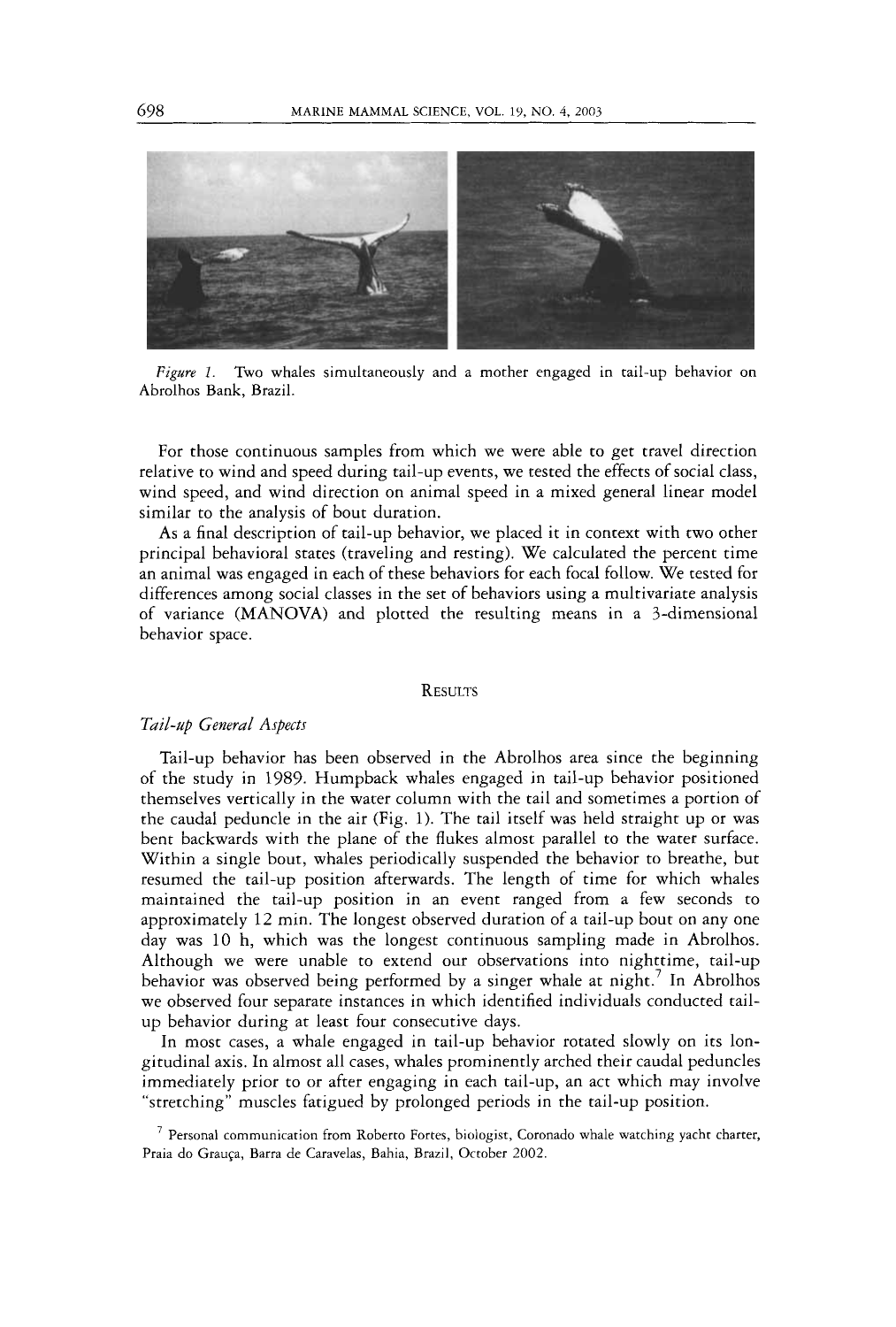|             | Shore station |         | Vessel (1995–2000) |                 |  |
|-------------|---------------|---------|--------------------|-----------------|--|
| Group type  | Sightings     | Tail-up | Sightings          | Tail-up         |  |
| <b>LONE</b> | 372           | 26      | 466                | 76 <sup>a</sup> |  |
| <b>DYAD</b> | 615           | 35      | 522                | 82              |  |
| <b>TRIO</b> | 180           |         | 137                | 14              |  |
| $TRIO+$     | 122           | 0.0     | 143                | 14 (9.8%)       |  |
| <b>MOCA</b> | 692           | 51      | 434                | 54              |  |
| MOCE        | 418           | 29      | 249                | 50              |  |
| $MOCE+$     | 66            | 2       | 45                 | $7(15, 6\%)$    |  |
| Total       | 2,465         | 144     | 1.996              | 297             |  |

*Table 1.* Frequency of observations of tail-up, by group type, among humpback whales at Abrolhos Bank, Brazil

Whales have been observed in the tail-up position in the whole Abrolhos Bank area and also outside the Bank in places up to 700 m deep.'

#### *Tail-up Frequency*

From vessel surveys in Abrolhos Bank we observed that tail-up was practiced among singletons, and in groups of all sizes and types, including a pregnant female. In the Abrolhos Bank area 983 individual whales have been identified photographically on vessel surveys from 1989 to 2000; of these, 111 (11.3%) engaged in tail-up behavior  $\geq 1$  times. Fifty (5.1%) identified whales were observed in tail-up more than once. Twenty-eight whales exhibited tail-up whenever they were sighted (from 2 to 12 times). Some whales performed tail-up in various group types.

Of *66* MOCE+, 180 TRIO, and 122 TRIO+ groups observed during one-hour scans during 1998-2001, tail-up behavior was seen only three times (two in MOCE+ and one in TRIO, Table 1). Because of the rarity of tail-up behavior among these groups in the 9 km around the archipelago, we did not consider them further in the analysis of seasonal patterns of the behavior. Logistic regression modeling provided no evidence  $(P > 0.1)$  that tail-up behavior frequency varied among the remaining group types considered (LONE, DYAD, MOCA, MOCE), or that tail-up was related to year  $(P > 0.5)$ , but we found strong evidence that the frequency of the behavior varied among months, increasing gradually from  $1.0 \pm 0.6\%$  in July to  $17.1 \pm 3.8\%$  November (Fig. 2).

# *General Description of Tail-up in Different Group Types*

While mothers exhibited tail-up, calves swam around them, diving close to the ventral portion of the mother's peduncle, which presumably represented attempts to nurse. **Also,** calves exhibited active behaviors, as tail slashes and breaches. In these cases, sometimes the mother suspended the tail-up bouts and also performed active behaviors. We observed a calf trying to hold its tail up only once, which may have been an effort to imitate the mother and an escort, which were both tailing-up at the time. In some cases, when lone whales where performing tail-up bouts, they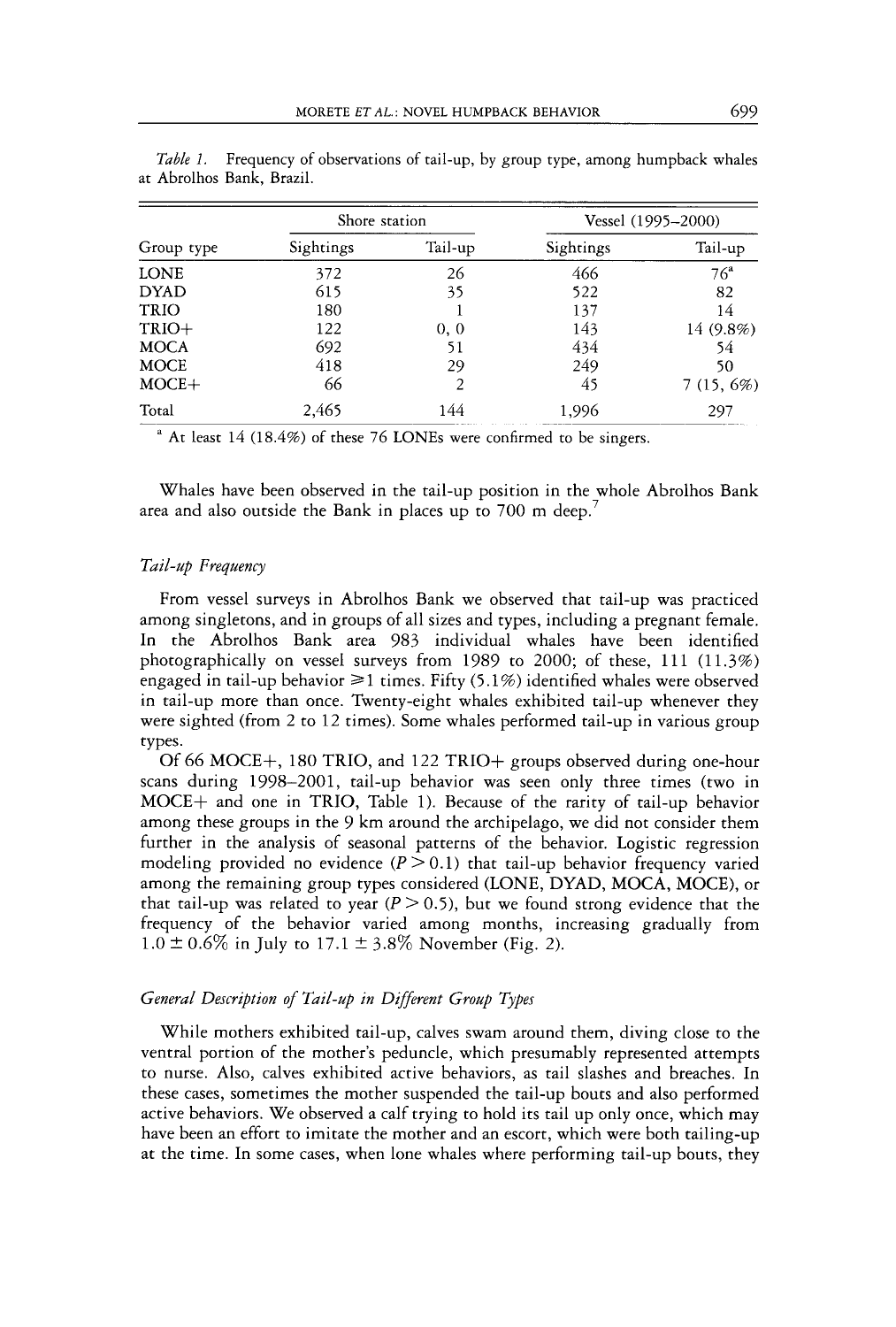

*Figure 2.* Proportion of humpback whale groups observed during one-hour scans (excluding MOCE+, TRIO, and TRIO+) from a shore based station in Abrolhos, Brazil, where at least one member perfomed tail-up behavior 1998-2001.

were joined by other adult whales for a brief period of time. Sometimes lone whales stopped exhibiting tail-up to join competitive groups. **At** other times, groups of whales would pass by just by the side of the whale that was tailing-up and no change in the whale behavior was noted. In DYADs or mother, calf, and one escort groups in which only one animal performed tail-up, the other whale spent most of the time submerged, surfacing to breath at the same time as the whale that was in tail-up. Whales usually traveled back to the area in which they started tailing-up after finishing the behavior. Although rare, tail-up also can be practiced by two adult whales simultaneously in groups of DYADs and mother, calf and escort groups. In these cases, one whale always initiated the behavior.

## *Continuous Sampling of Tail-@ Description*

One hundred and fifty-two hours of continuous sampling observations comprising *50* humpback groups were made. Based on AIC, the best model describing the *554* tail-up event durations used a compound symmetry covariance structure. There was strong evidence that duration varied by social class  $(P \le 0.0001)$ , and decreased an average of  $6.1 \pm 2.2$  sec per km/h of wind speed  $(P = 0.0064, Fig. 3)$ .

We analysed movement speed during 298 tail-up events for which 169 *(56.7%),*  108 *(36.2%),* and 21 (7.1%) movement directions were downwind, crosswind, and upwind, respectively. We found no evidence that tail-up movement speed varied by social class. Based on AIC, the best model indicated that movement speed while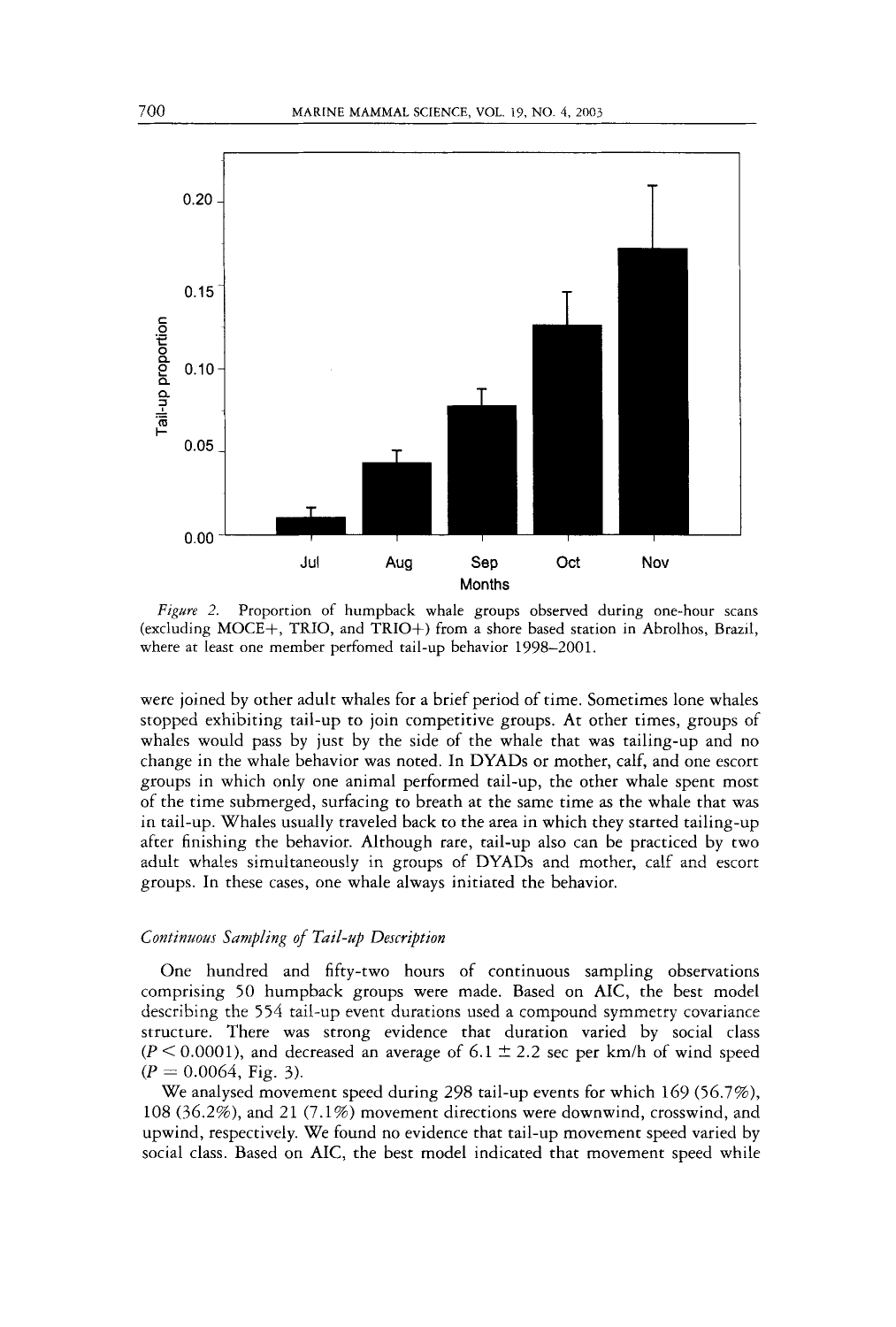

*Figure 3.* Mean duration (sec) of tail-up events for each social class: adult of unknown sex together with one other adult (ADYAD); unknown sex alone (ALONE); female, no calf, together with one other adult (FDYAD); the female in a mother and calf no escort (FMOCA); the female in a mother and calf with escort (FMOCE); male alone (MLONE) and the escort animal in a mother and calf with escort (MMOCE).

engaged in tail-up varied according to wind direction (down wind  $\geq$  crosswind and upwind) and increased with wind speed. The closest competing model (AIC difference  $= 1.7$ ) also was consistent with the hypothesis that the tail-up acts as a sail (a regression model with the same intercept and different slopes for each wind direction with down wind  $\geq$  crosswind and upwind). The analysis of durations of tail-up as a function of wind speed for each social class showed a tendency of similar durations among all social classes except for MOCE groups, which show shorter durations of tail-up events (Table 2).

All whales that performed tail-up alternated it with resting behavior during at least a part of the bout, and some interspersed tail-up/resting with periods of traveling, and short bouts of active behavior. The social classes distributed their time among behaviors differently (Wilk's Lambda =  $0.5240$ ,  $df = 18,127$ ,  $P = 0.0291$ ), but in general whales not accompanied with other adult whales spent most of the time in tail-up followed by resting. Groups containing more than one adult spent more time either resting or traveling (Fig. *4).* 

# **DISCUSSION**

All cetaceans, including humpbacks, spend much of their time below the surface. Consequently, most behaviors occur out of sight. Understanding and demonstrating the function of behaviors is often difficult. This is especially true because each behavior might serve different functions depending on social context.

Tail-up behavior observed among humpback whales in the Abrolhos region does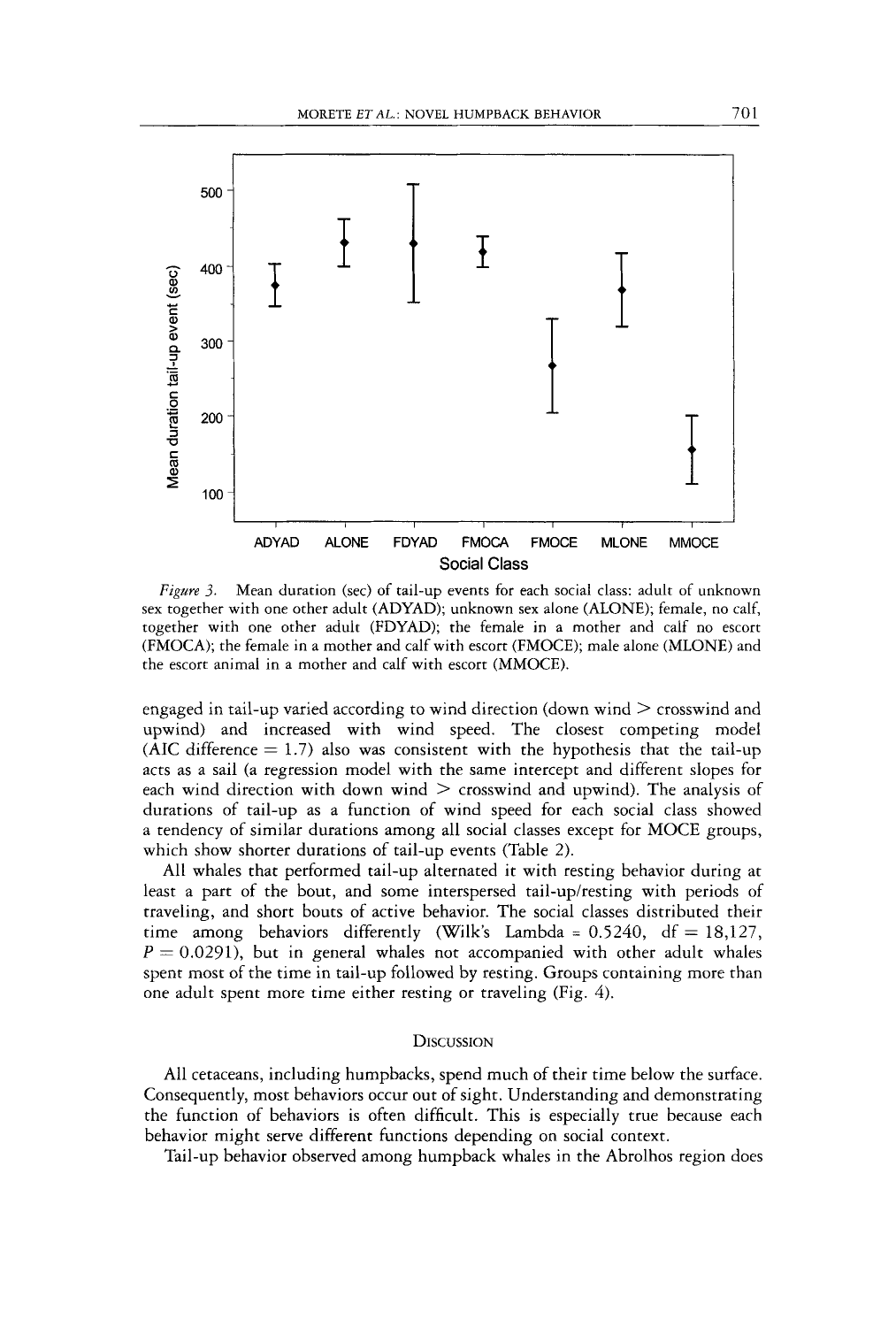| <i>Table 2. P</i> values of differences in estimated mean durations of tail-up events among  |
|----------------------------------------------------------------------------------------------|
| different social classes, observed during continuous sampling of groups performing tail-up   |
| behavior in Abrolhos Archipelago area, Brazil, during the 1998–2002 humpback whale           |
| seasons. Cells with significant differences are bold and the difference (sec) between column |
| and row social class is given in parentheses.                                                |

|              | <b>ALONE</b> | <b>FDYAD</b> | <b>FMOCA</b> | <b>ADYAD</b> | <b>MLONE</b> | <b>FMOCE</b> |
|--------------|--------------|--------------|--------------|--------------|--------------|--------------|
| FDYAD        | 0.993        |              |              |              |              |              |
| <b>FMOCA</b> | 0.748        | 0.890        |              |              |              |              |
| <b>ADYAD</b> | 0.188        | 0.507        | 0.204        |              |              |              |
| <b>MLONE</b> | 0.293        | 0.508        | 0.350        | 0.913        |              |              |
| <b>FMOCE</b> | 0.024        | 0.107        | 0.0252       | 0.120        | 0.205        |              |
|              | (103)        |              | (152)        |              |              |              |
| <b>MMOCE</b> | < 0.0001     | 0.0036       | < 0.0001     | 0.0001       | 0.0024       | 0.158        |
|              | (275)        | (274)        | (263)        | (219)        | (213)        |              |

not appear to have a single function, nor is it related to an animals' sex or social class. It was performed with considerable consistency by some identified whales, including both females and males, in different social contexts, and in different winter seasons. We suggest that it is a multifunctional behavior. Furthermore, its apparent absence from other studied populations of humpback whales provides strong evidence that it represents an example of cultural transmission.

Tail-up behavior is common among humpbacks in the Abrolhos Bank area, and it has been observed since the studies of these whales began in 1989. Tail-up is often performed for extended periods of time.

We have observed tail-up behavior from two different platforms; because these varied in sampling strategy, geographic coverage, and temporal coverage, they are not directly comparable. These two sources of information provide different measures of the frequency of tail-up behavior, and the actual day-time frequency probably lies somewhere between the two estimates. Observations of tail-up behavior among groups containing more than two adults (MOCE+, TRIO, and TRIO+) were rare in the scan data, but more common in vessel observations. Vessel observations were carried out in the entire Abrolhos region, not just the 9 km around the Abrolhos Archipelago. Our shore station scan data may underestimate the frequency of tail-up behavior, since once the size and type of a group is established during a scan, the observer moves on to the next group. Conversely, the vessel data likely overestimated the occurrence of this behavior, because whales engaged in tail-up were much more visible than others and were therefore more likely to be selected for further observation.

It is not clear why the frequency of tail-up behavior increases over the course of the season. This increase may indicate that, as more and more animals leave the breeding grounds, opportunities for courtship and mating activity decrease, allowing more time for the resting behavior with which tail-up seems to be associated.

We found that wind influenced tail-up behavior. The fastest movement of the whale while in tail-up coincided with higher wind speeds when the whale was heading downwind. In this manner tail-up could serve as a passive way of displacement or even could be an alternative position for resting; however, most of the observed whales would travel back to the area where they began the tail-up behavior, while some whales moved cross- and upwind while engaged in tail-up.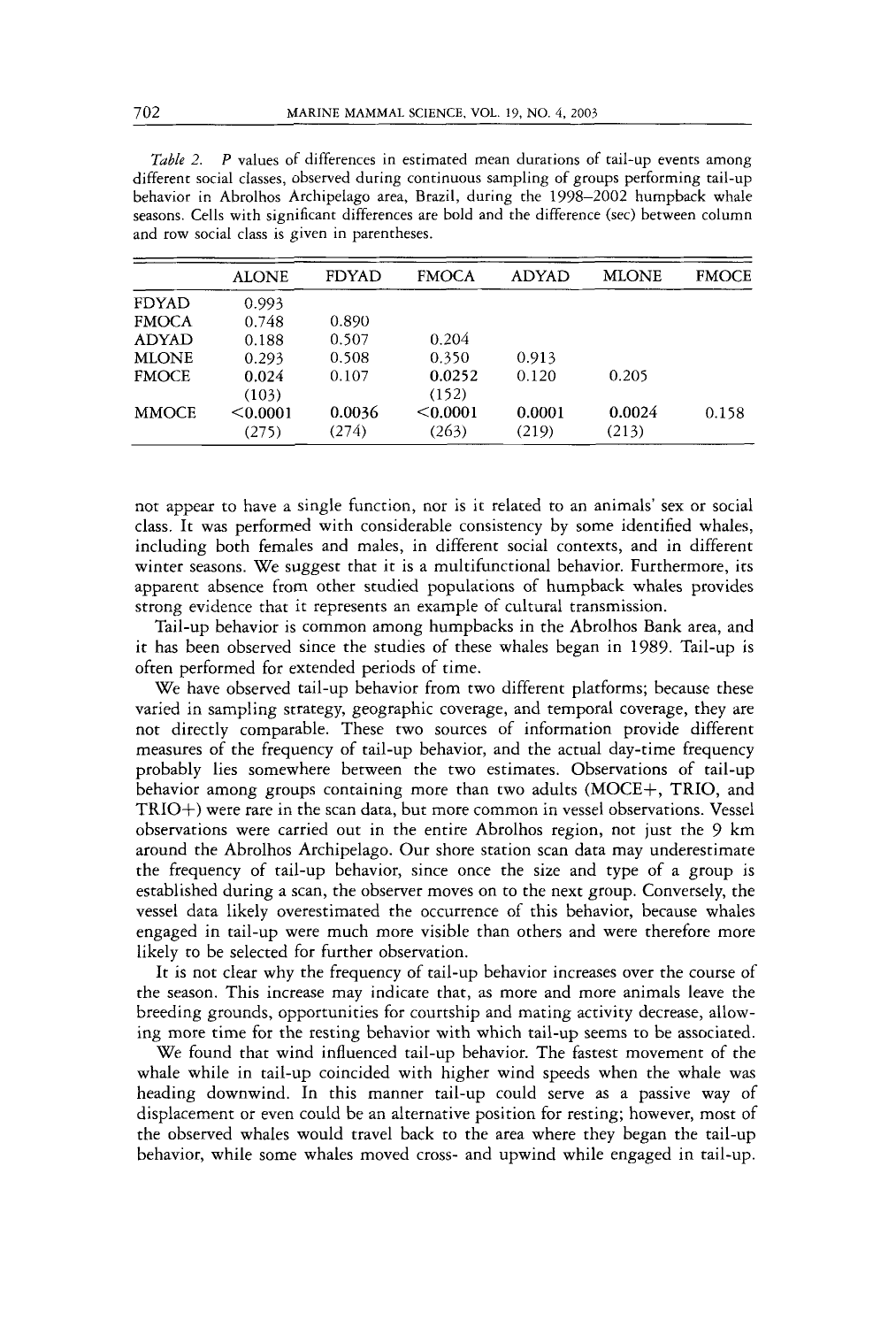

*Figwe 4.* Mean time allocations *(96)* among three principal behavioral states observed among humpback whales during continuous sampling from a shore-based station in Abrolhos, Brazil, during 1998-2001. Percent active was excluded because it **was** the least often recorded. Abbreviations: male alone (MLONE), unknown sex alone (ALONE), the female in a mother and calf with escort (FMOCE), the female in a mother and calf no escort (FMOCA), an adult of unknown sex together with one other adult (ADYAD), the escort animal in a mother and calf with escort (MMOCE), and female, no calf, together with one other adult (FDYAD).

Tail-up event duration was shorter when the wind was higher; this is explained presumably by the greater effort required to maintain the position in higher wind speeds. The rotation around the whale's longitudinal axis, plus the observed movement of the pectorals in underwater observations<sup>8</sup> presumably reflects the whales' attempt to maintain this equilibrium.

Tail-up characteristics vary according to the social class of the individual performing the behavior. Whales not accompanied by another adult (lone or mother and calf group) had longer tail-up event durations and spent a larger proportion of their time tailing-up. Groups of two whales **(DYADS)** and the female and the escort in mother, calf, and one escort groups (MOCE) showed the highest percentages of traveling or resting and shorter durations of tail-up events. It seems likely that social interaction in such groups is more likely to interrupt tail-up.

Payne (1980) suggested that a southern right whale female would use the sailing posture in order to avoid mating. We have observed tail-up behavior among females in competitive groups and in mother, calf, and one escort groups. However, the fact that escorts and mothers sometimes tail-up simultaneously, that males also perform tail-up in competitive groups, and that tail-up occurs in other behavioral or social contexts (not associated with courtship), strongly suggests that avoidance of copulation is not the function of tail-up behavior.

Similarly, in one observation, we witnessed a calf suckling while the mother exhibited tail-up. However, it is clear that nursing is not the reason for the behavior,

<sup>&</sup>lt;sup>8</sup> Personal communication from Enrico Marcovaldi, underwater cinegraphist of Humpback Whale Project, Caixa Postal 2219, Salvador, **BA,** Brazil. CEP: 40.210-970, November, 2002.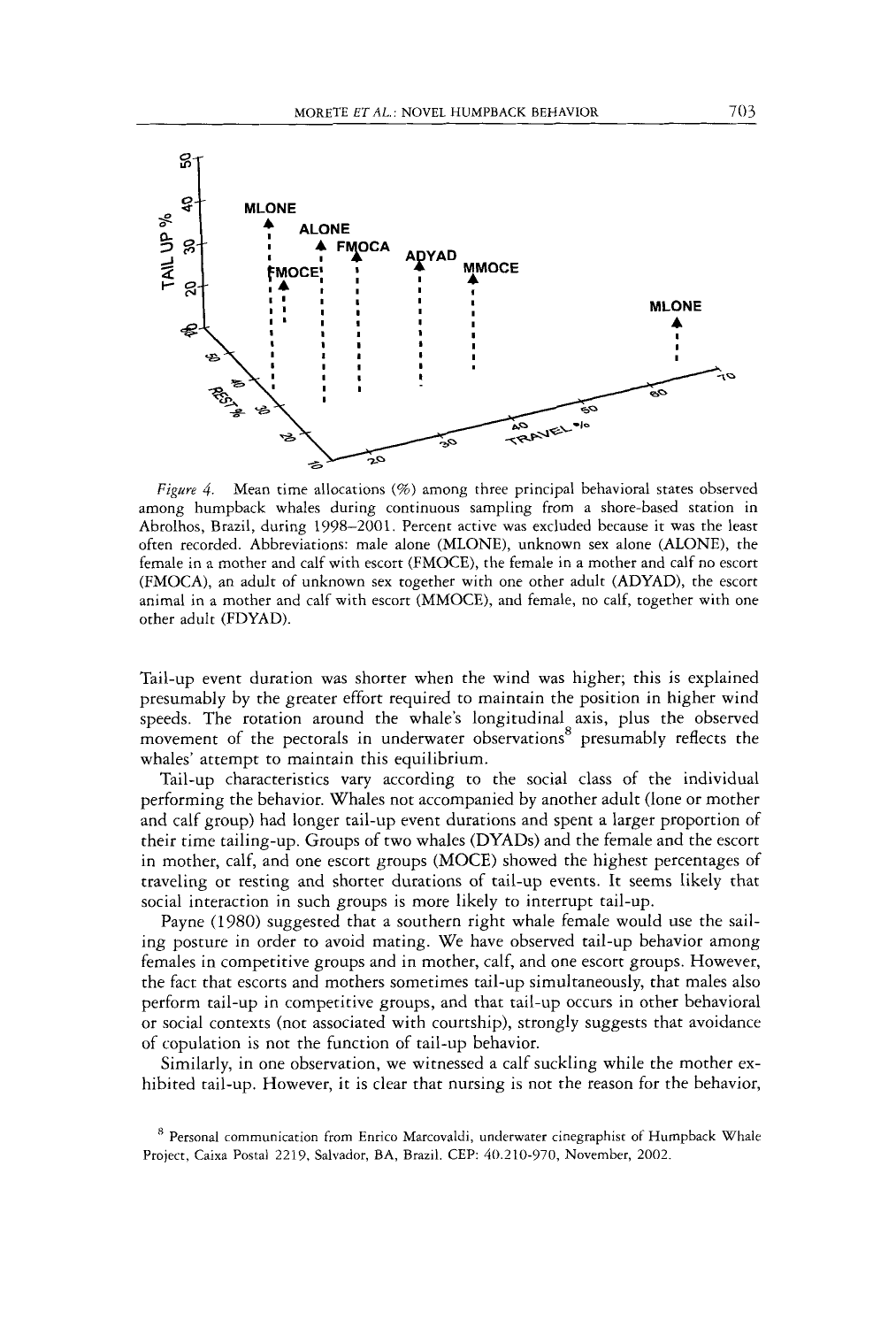because nursing can be adequately performed in other positions; however, calves may attempt to nurse when their mothers are tailing-up, as mothers often spend long periods in this position.

Singers (MLONE) spent the highest percentage of time in tail-up during the observations. Sousa-Lima *et al.* (2002) observed that when the singer was tailing-up the amplitude of the recorded sounds increased significantly when compared to sounds recorded when the whale was traveling or resting. Sousa-Lima *et al.* (2002) suggested that the tail-up position may affect sound propagation by decreasing attenuation through the lowering of the animal's head and that the position enables the whale to produce louder sounds. The argument that they would expose the tail out of the water because the depth was not enough for the whale to be completely submerged seems implausible because humpbacks have been sighted tailing-up in places 700 m deep.'

As tail-up is used by different social classes in different contexts, we can speculate that it might have a common function for all the whales, related to thermoregulation. However, this inevitably takes us into the broader question of the energetics of humpback whales and other mysticetes, an issue which to date has proved difficult to study. Because data on key variables have been difficult to obtain, efforts to assess the energetics of humpbacks in either high or low latitudes have been inconclusive and sometimes contradictory. Brodie's (1977) contention that baleen whales migrate to warm waters in winter to conserve heat, and that their large size is therefore an adaptation for fat storage during the prolonged fasting which necessarily occurs at this time, is a popular idea but one which remains unproven. As the fluke tissues are highly vascularized we can speculate that the tailup position could be used to lose or conserve heat, and this would depend upon the combination of three factors: the position of the tail (upward or bent backwards), the environmental conditions (position of the sun, cloud coverage, wind speed, water and air temperature), and the pigmentation of the fluke (from all white to all black). Currently, there is no evidence to consider the thermoregulatory argument as anything more than speculation.

The frequency, the character and duration of tail-up bouts and events, clearly showed that this behavior differed from the similar behavior noted in other humpback populations, $^{1,2,3,4}$  in others cetacean species<sup>4,5,6</sup> and from Würsig and Clark's (1993) observations of the brief "tailing" behavior in bowhead whales. Tail-up behavior also differed in some respects from "sailing" in southern right whales at Peninsula Valdes, Argentina (Payne 1980). Tail-ups occurred in groups of all sizes and types, whereas in right whales sailing was observed primarily among single animals. The movement of humpback whales during tail-up behavior was not always downwind, as was the case with sailing. Sailing is observed for a short period (three or four hours) when compared with tail-up; sailing was suggested to be a form of play, but humpbacks involved in tail-up generally do not perform other behaviors except resting and travel. If play was involved we would expect calves to engage in tail-up, yet calves were the one class of whale that never performed this behavior (except for one trial observed).

Thus, the tail-up phenomenon appears to occur in Abrolhos waters with greater frequency than in others areas of the world, suggesting that it represents an example of a localized, culturally transmitted behavior. Regional or interoceanic differences in other humpback whale behaviors have been recorded, notably with regard to feeding. Significant differences in bubble-feeding techniques have been documented between the North Atlantic (Hain *et al.* 1982) and the North Pacific (Jurasz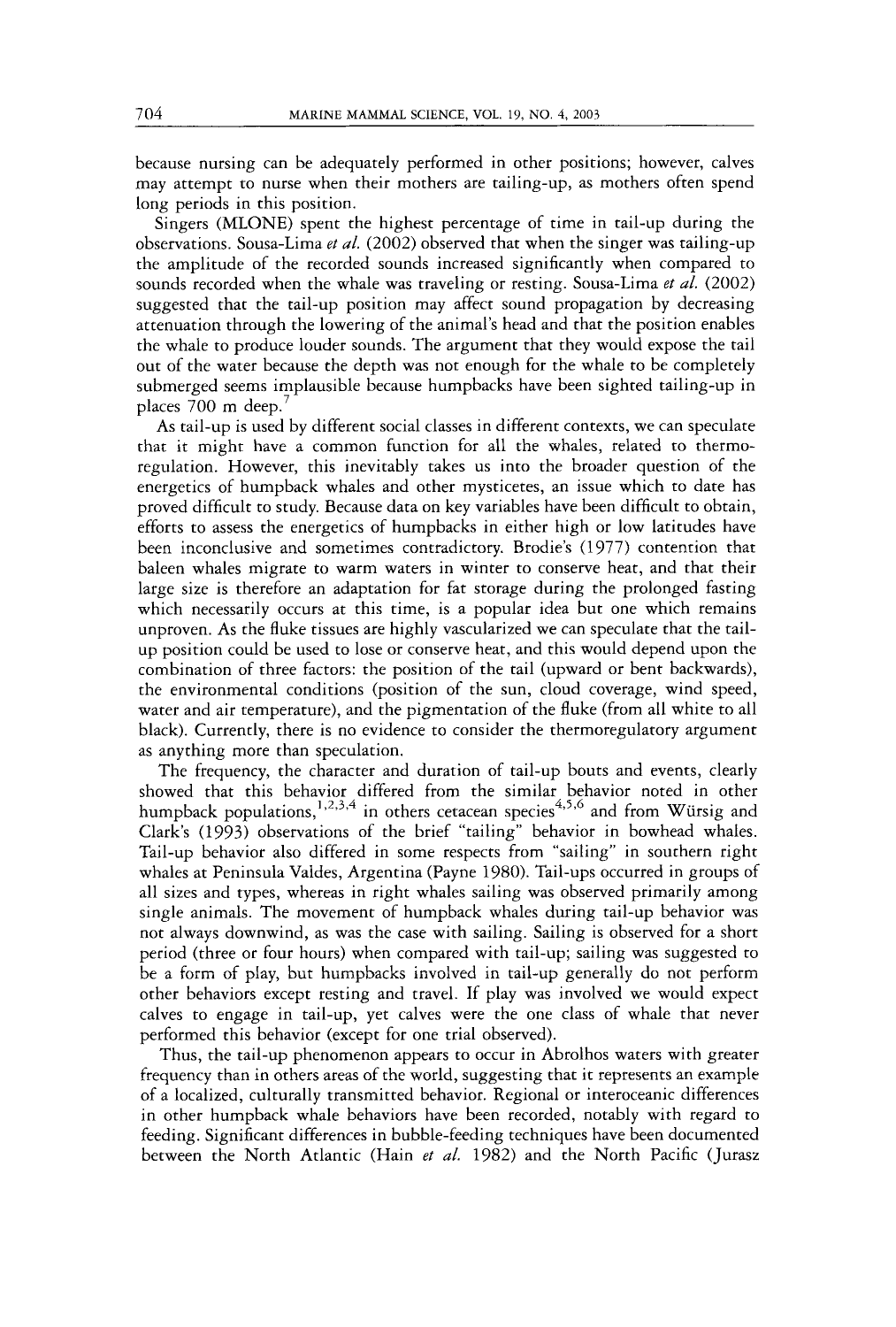and Jurasz 1979, D'Vincent *et al.* 1985). Weinrich *et al.* (1992) documented the appearance and spread of what they termed "lobtail feeding" among humpback whales in the Gulf of Maine.

There is no evidence in our data for an increase in the frequency over the four years of observations in the area around the archipelago. This may be in part due to sampling issues, or it may indicate that currently there is no active transmission of the behavior within this population. Overall, tail-up remains an interesting, but asyet unexplained, phenomenon in this population. Whether this behavior is truly an example of cultural transmission is currently unclear, bur merits further study both here and in other humpback whale habitats worldwide.

#### **ACKNOWLEDGMENTS**

Collection of data would not have been possible without the help of interns, especially Tatiana Bisi, Andressa Aoki, and the shore base team: Cristiane **A.** Martins and Claudia Petta. We also thank Abrolhos National Marine Park/JBAMA, the Brazilian Navy for logistic support in the archipelago, and Petrobras, the International Fund for Animal Welfare, and Arim Componentes para Fog6es for funding part of the Abrolhos study. We give special thanks to Jim Darling, Berod Wursig, and Don Bowen for their helpful reviews improving this manuscript. We also thank Marcelo Skaf and Henrique Ilha, Abrolhos National Park's managers, and Maria Bernadete, Abrolhos Park ranger, for many kinds of help.

## LITERATURE CITED

- AUrMANN, J. 1974. Observational study of behavior and sampling methods. Behaviour 49:226-267.
- BAKER, C. **S.,** AND L. M. HERMAN. 1984. Aggressive behavior between humpback whales *(hlegaptera novaeangliae)* in Hawaiian waters. Canadian Journal of Zoology 62: 1922- 1937.
- BALCOMB, K. C., AND G. NICHOLS. 1982. Humpback whale censuses in the West Indies. Report of the International Whaling Commission 32:401-406.
- BRODIE, P.F. 1975. Cetacean energetics: An overview of intraspecific size variation. Ecology 56: 152-161.
- BRODIE, P. F. 1977. Form, function and energetics of Cetacea: A discussion. Pages 45-58 *in* R. J. Harrison, ed. Functional anatomy of marine mammals. Volume 3. Academic Press, New **York,** NY.
- CETAP. 1982. A characterization of marine mammals and turtles in the mid-and north Atlantic areas of the US. outercontinental shelf. Bureau of Land Management contract no. AA55 1-CTB-48. Cetaceans and Turtles Assessment Program, University of Rhode Island.
- CHITTLEBOROUGH, R. G. 1965. Dynamics of two populations of the humpback whale, *Megaptera novaeangliae* (Borowski). Australian Journal of Marine and Freshwater Research 16:33-128.
- CLAPHAM, P.J. 1996. The social and reproductive biology of humpback whales: An ecological perspective. Mammal Review 26:27-49.
- CLAPHAM, P. J. 2000. The Humpback whale: Seasonal feeding and breeding in a baleen whale. Pages 173-196 *in* J. Mann, R. C. Connor, P. **T.** Tyack and W. Whitehead, eds. Cetaceans societies, field studies of dolphins and whales. University of Chicago Press, Chicago, IL.
- CLAPHAM, P. J., P. J. PALSBØLL, D. K. MATILLA, AND O. VÁSQUEZ.. 1992. Composition and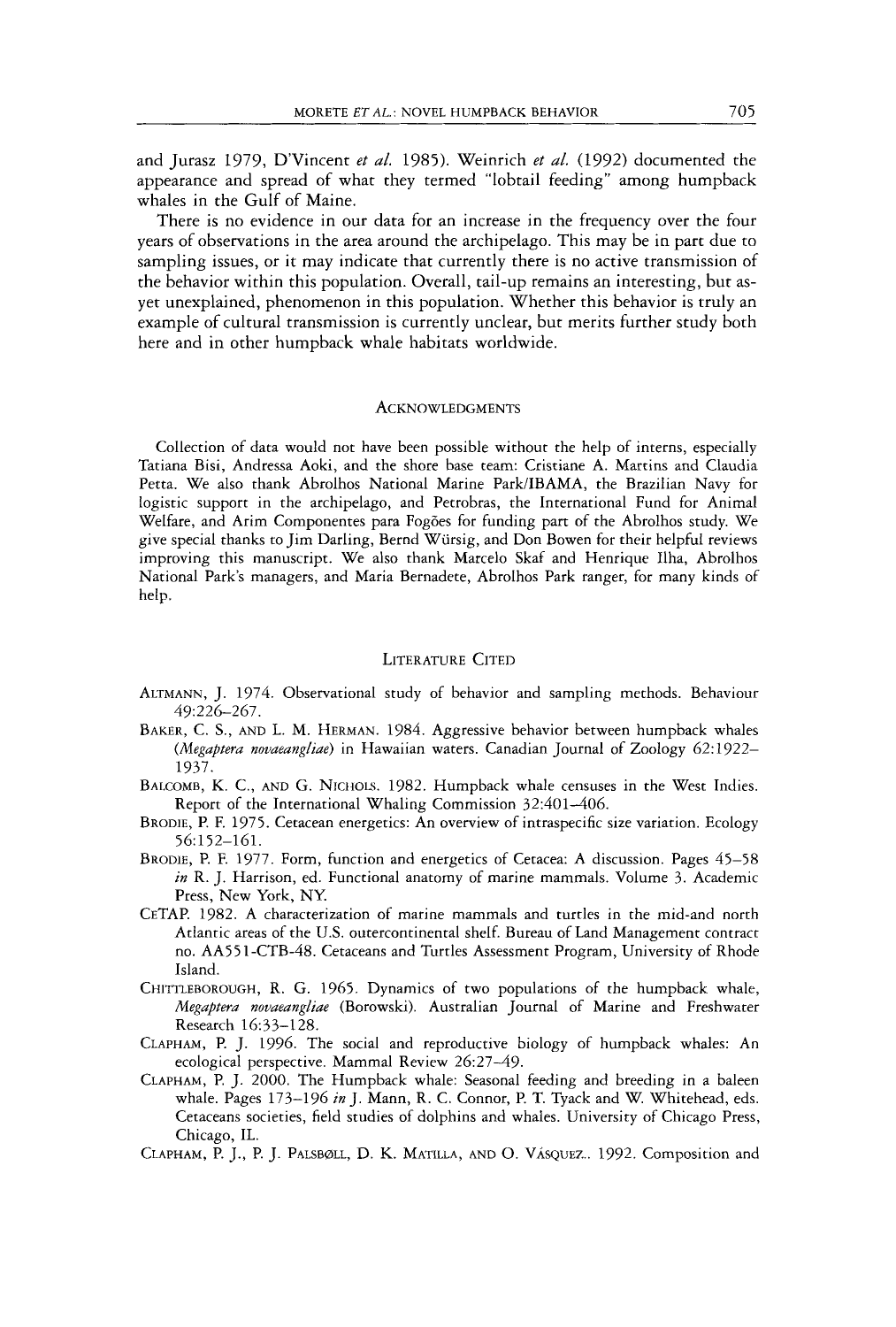dynamics of humpback whale cc npetitive groups in the West Indies. Behaviour 12 2: 182-1 94.

- DAWBIN, W. H. 1966. The seasonal rnig atory cycle of humpback whales. Pages 145-170 *in*  K. S. Norris, ed. Whales, dolph **is** and porpoises. University of California Press, Berkeley, CA.
- D'VINCENT, C. G., R. M. NILSON AND  $\lambda$ . E. HANNA. 1985. Vocalization and coordinated feeding behavior of the humpback whale in southeastern Alaska. Scientific Reports of the Whales Research Institute, Tokyo 36:41-47.
- FRANKEL, A. S., C. W. CLARK, L. M. HERMAN AND C. M. GABRIELE. 1995. Spatial distribution, habitat utilization, and social interactions of humpback whales, *Megaptera nuvaeanglide,* off Hawaii, determined using acoustic and visual techniques. Canadian Journal of Zoology 73:1134-1146.
- FRANKEL, A. S., AND C. W. CLARK. 1998. Results of low-frequency playback of M-sequence noise to humpback whale, *Megaptera novaeangliae,* in Hawaii. Canadian Journal of Zoology 76:521-535.
- GLOCKNER, D. **A.** 1983. Determining the sex of humpback whales *(Megaptera novaeangliae)*  in their natural environment. Pages 447-464 *in* R. S. Payne, ed. Behavior and communication of whales. Westview Press, Boulder, CO.
- GLOCKNER, D. A., AND S. C. VENUS. 1983. Identification, growth rate, and behavior of humpback whale, *Megaptera novaeangliae,* cows and calves in the waters off Maui, Hawaii, 1977-79. Pages 223-258 *in* R. S. Payne, ed. Communication and behavior of whales. Westview Press, Boulder, CO.
- HAIN, J. H. W., G. R. CARTER, S.D. KRAUS, C. A. MAYO AND H. E. WINN. 1982. Feeding behavior of the humpback whale, *Megaptera novaeangliae,* in the western North Atlantic. Fishery Bulletin, US. 80:259-268.
- JURASZ, C. M., AND V. P. JURASZ. 1979. Feeding modes of the humpback whale, *Megaptera novaeangliae,* in southeast Alaska. Scientific Reports of the Whales Research Institute, Tokyo 31:69-83.
- KATONA, S. K., AND H. P. WHITEHEAD. 1981. Identifying humpback whales using their natural markings. Polar Record 20:439-444.
- LITTELL, R. C., G. A. MILLIKEN, W. W. STROUP AND R. D. WOLFINGER. 1996. SAS System for mixed models. SAS Institute Inc., Cary, NC.
- MANN, J. 1999. Behavioral sampling methods for cetaceans: A review and critique. Marine Mammal Science 15:102-122.
- MARTINS, C. C. A., M. E. MORETE, M. H. ENGEL, A. C. FREITAS, E.R. SECCHI AND P. G. KINAS. 2001. Aspects of habitat use patterns of humpback whales in the Abrolhos Bank, Brazil, breeding ground. Memoirs of the Queensland Museum 47(2):563-570.
- MILLS, H. 1996. Aardvark. Cornell University, Ithaca, NY.
- PALSBØLL P. J., J. ALLEN, M. BERUBÉ, P. J. CLAPHAM, T. P. FEDDERSEN, P. HAMMOND, H. JORGENSEN, S. KATONA, A. H. LARSEN, J. LIEN, D. K. MATTILA, J. SIGURJÓNSSON, R. SEARS, T. SMITH, R. SPONER, P. STEVICK AND N. OIBN. 1997. Genetic tagging of humpback whales. Nature 388:767-769.
- PAYNE, R. 1980. Research on the behavior of various species of whales. National Geographic Society Research Reports 12:551-564.
- SICILIANO, S. 1997. Características da população de Baleias-Jubarte *(Megaptera novaeangliae)* na costa brasileira, com especial referência aos Bancos dos Abrolhos. Masters thesis, Universidade Federal Rural do Rio de Janeiro. 11 *3* pp. {In Portuguese]
- SOUSA-LIMA, R. S., M. E. MORETE, R. C. FORTES, A. C. FREITAS AND M. H. ENGEL. 2002. Impact of boats on the vocal behavior of humpback whales off Brazil. Journal of the Acoustical Society of America 112(5) pt. 2:2430.
- STONE, G. S., L. FLOREZ-GONZALEZ AND S. KATONA. 1990. Whale migration record. Nature 346:705.
- TYACK, P.1981. Interactions between singing Hawaiian humpback whales and conspecifics nearby. Behavior Ecology and Sociobiology 8:105-116.